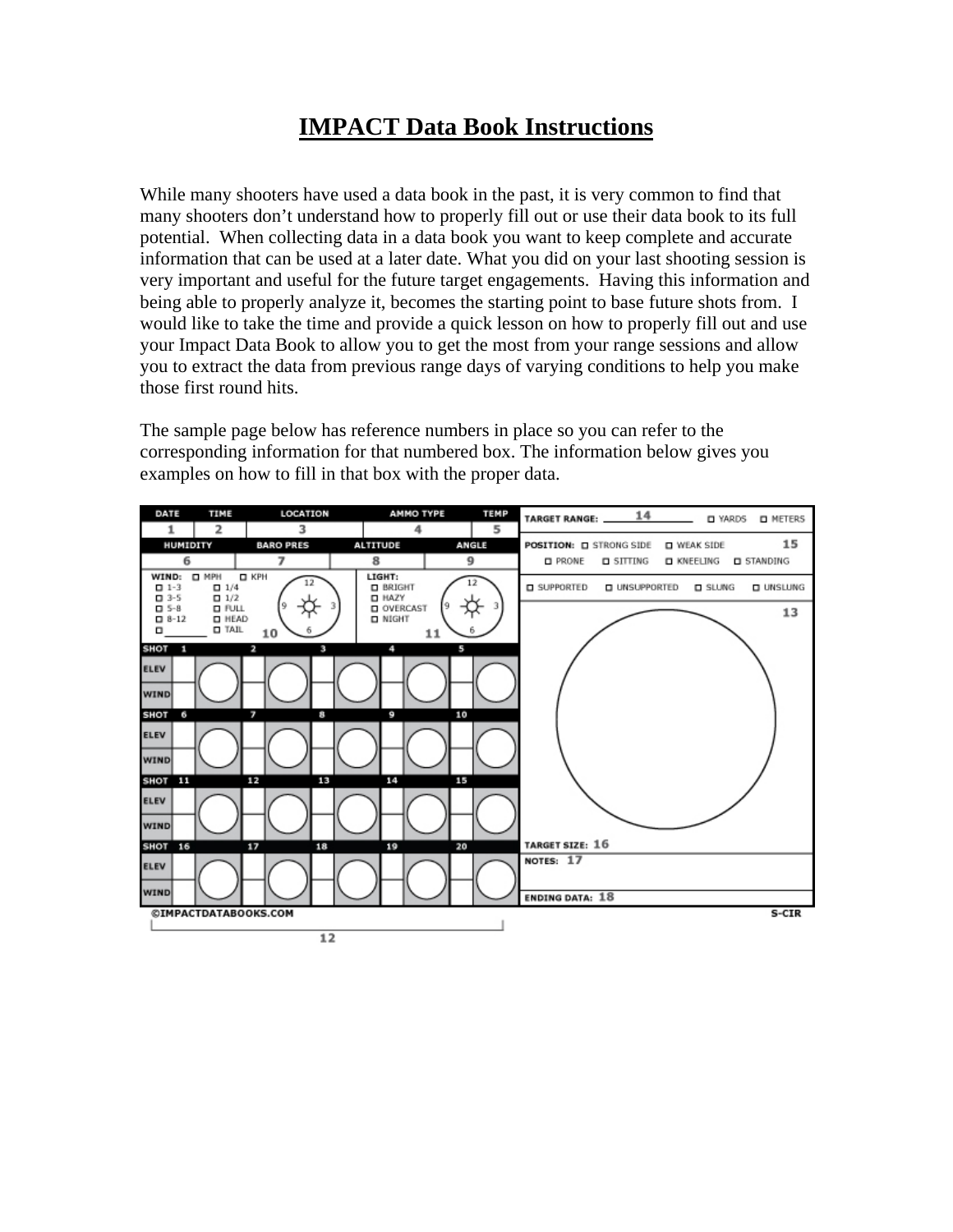- 1. **DATE** Write the date of your range session in the box.
- 2. **TIME** Insert time for the day. Military time is useful to avoid confusion.
- 3. **LOCATION** This can be the shooting facility, state or country. This allows you to refer back to that area of operation to recall the data you used.
- 4. **AMMO TYPE** In this box the ammunition type, grain and lot number should be recorded so that you can make sure this recalled data will correspond with the same ammunition. Most shooters fail to take this into consideration.
- 5. **TEMP** The actual outside temperature that you are taking the shots in.
- 6. **HUMIDITY** The actual outside humidity you are taking the shots in.
- 7. **BARO PRES** The actual outside barometric pressure you are taking the shots in.
- 8. **ALTITUDE** The elevation you are currently shooting from.
- 9. **ANGLE** Angle is determined by using an inclinometer. There are products on the market, such as the Sniper Tools angle cosine indicator, and the Slope Doper to help you with finding your angle. There are even binoculars that give you your angle.
- 10. **WIND** Located on the left side of the wind box you will find the quick fill check boxes or the blank line to hand write in the wind speed information. Just to the right you have your quick check fill boxes for the wind values, and to the right of that you have your wind direction rosette. To properly fill out the wind rosette you will draw an arrow across it with it showing the direction the wind is blowing in.

**FULL VALUE WIND**-Wind that blows from 3 to 9 or 9 to 3 O'clock. This type of wind will have the most effect on your bullet.

**HALF VALUE WIND**-Wind that blows from 2 to 8, 8 to 2, 10 to 4 or 4 to 10 O'clock. This type of wind will have the second must effect on the bullet. **QUARTER VALUE WIND**- Wind that blows from 1 to 7, 7 to 1, 11 to 5 or 5 to 11 O'clock. This type of wind will have the most effect on your bullet. **HEAD WIND**- Wind that blows from 12 to 6 O'clock. This type of wind will have a downward effect on your bullet.

**TAIL WIND**- Wind that blows from 6 to 12 O'clock. This type of wind will have a lifting effect on your bullet.

11. **LIGHT**- Most people don't understand the effects of light. The way that light hits your target and your sights will have an effect on how your eye perceives the target. This can effect how you aim at your target and ultimately causing your rounds not to impact where you want them. Use the quick check fill boxes at the left side to correspond with your light condition. Then to the right you have a light rosette. Place your pen or pencil in the center of the rosette and see which way the pen casts a shadow. Once you determine the direction of the shadow draw an arrow on the rosette in that direction to indicate the direction the sun is coming from hitting your sights and target.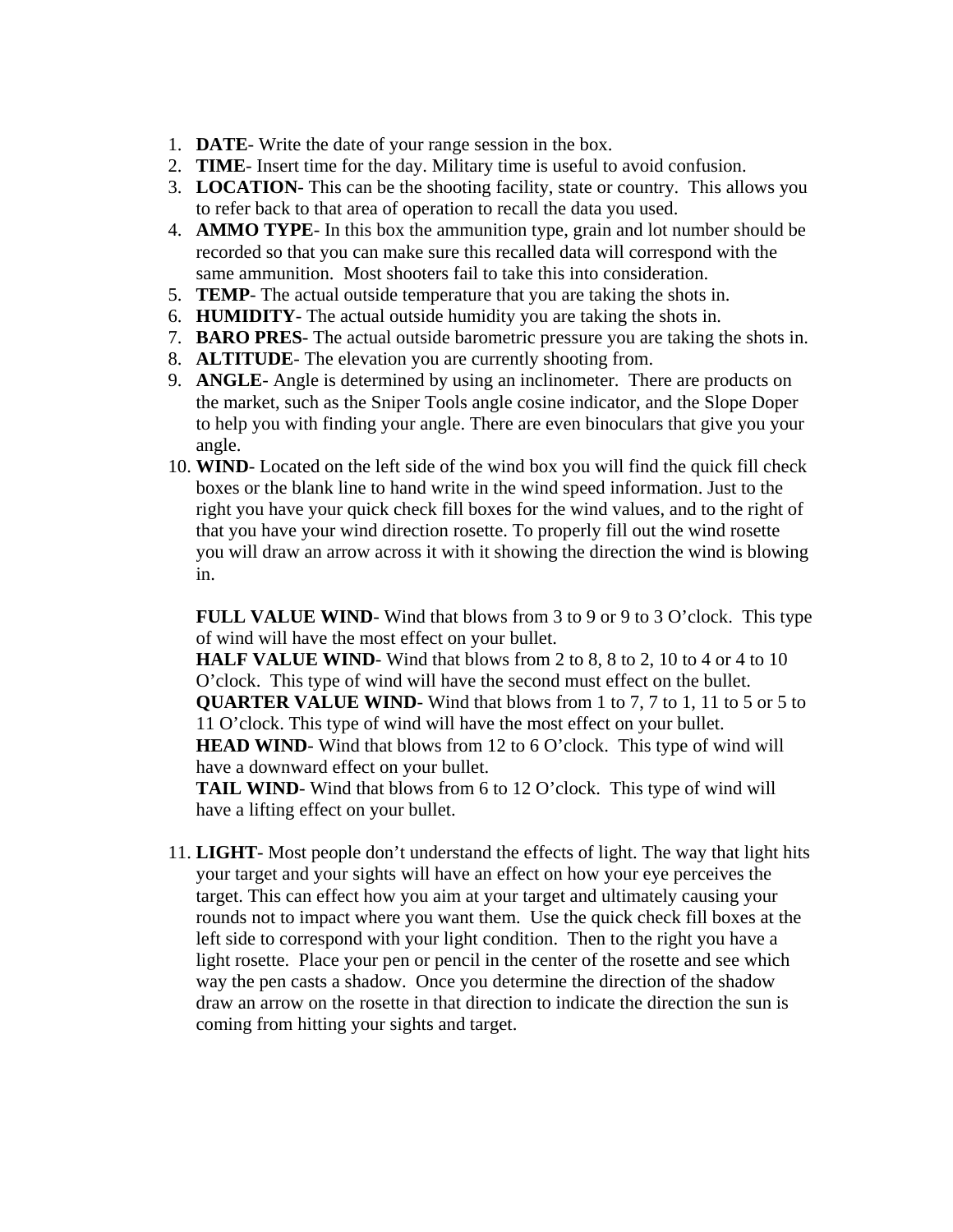12. **SHOT CALL AREA**- This is the most common area of error I see in shooters that use data books. When a shooter properly fills out this area and does it honestly and correctly it will help you analyze the plot area and determine what is going right or wrong with your shooting.

To properly use the call area you will place a dot on the plot target in the last place where you seen your sights prior to the rifle firing.

I know you see that I stated honestly, more times then not, when I see a lot of shooters data books, they always seemed to have the center marked. You are only lying to yourself if you do this. Mark the proper spot where you had seen your sights prior to the weapon firing and you will be able to gather good quality information from your shots.

- 13. **SHOT PLOT AREA** This area is where you will plot the actual shot you took. You will do this by writing the actual shot number in the area of its impact. If you miss your target you can also write that number off the target were it impacted so you can reference your misses and figure out what the problem may have been.
- 14. **TARGET RANGE** This is the actual measured range to your target. You may even want to write in a small note in notes section of how you obtained that range being that you used your Mil Dots, a laser range finder or range was given. Make sure you use the quick check fill box to choose yards or meters for your difference, It makes a difference.
- 15. **POSITION** This area allows you to use the quick fill check boxes to show what position you took your shoots from, if these shots were taking using an unsupported or supported position and if you used your sling during the shooting.
- 16. **TARGET SIZE** This area allows you to write in the dimensions of the target that you are shooting at.
- 17. **NOTES** Use this area to write in any information about that string of fire or course of fire. This is not limited to shooting information. You can add stuff like didn't feel well, jerked the trigger on shot #3, poor follow thru on shot #9 ect.
- 18. **ENDING DATA** This is the final sight setting or your corrected sight setting that allowed you to hit your target center mass.

Below you will find an example of a properly filled out data book page accompanied by a paragraph that explains what happened from shot to shot.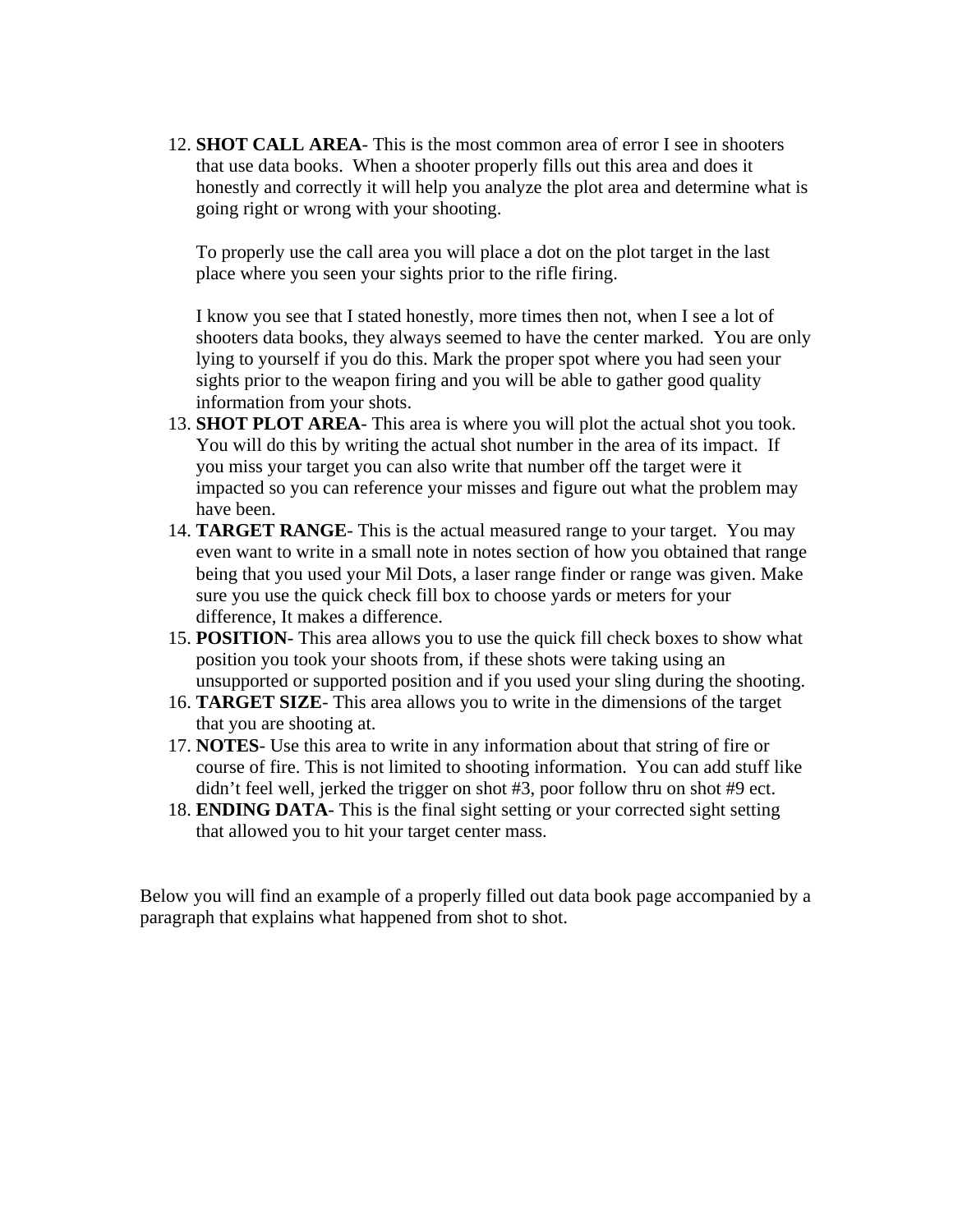

Looking at the data book page above we can deduct and gain a lot of useful information from what was plotted on that page.

For starters we can see that on January 1, 2009 at 1325 hours or 1:25 PM (for you civilians out there), we shot at Rifle's Only Training Center in Texas. The ammunition used was Hornady's 140 gr. 6.5 Creedmoor round. It was 76 degree's with 61 % humidity and the barometric pressure that day was 29.92. The altitude that we were firing at was 100 feet above sea level and the shots we took had 0 degree's of angle distortion. Shots were taken in an 18 MPH half value wind that was blowing from 4 to 10 O'clock on a bright day with the light coming from 7 to 1 O'clock.

Target range was 600 yards shot from the strong side prone position and we had the use of natural support. We engage an 8 inch circle plate with 20 rounds that we called and plotted in our book for reference.

 The initial sight setting that we used for our range and environmental conditions was 3.9 Mils of elevation and 1.1 Mils of right wind. Once the rifle was set and I engaged my target for shot 1 I placed a dot in the call box for shot 1 where I last seen my rifle sights when the weapon recoiled. Upon seeing my impact I placed a number 1 on the plot area. I proceed to do the same for shot's 2 and 3. After evaluating these three shots I was able to evaluate that my shots were high and right and I then made a sight adjustment to 3.8 Mils of elevation and .9 Mils of right wind. I am about to shoot shot number 4 with this new data, so I now place that information in the elevation and windage boxes for shot number 4 so I can recall the data and for what shot I made these changes for.

Shots 4 and 10 are now impacting my target pretty close to center and I am fairly happy with the impacts I have so I continue to fire. As you may have noticed shot 6 was a miss